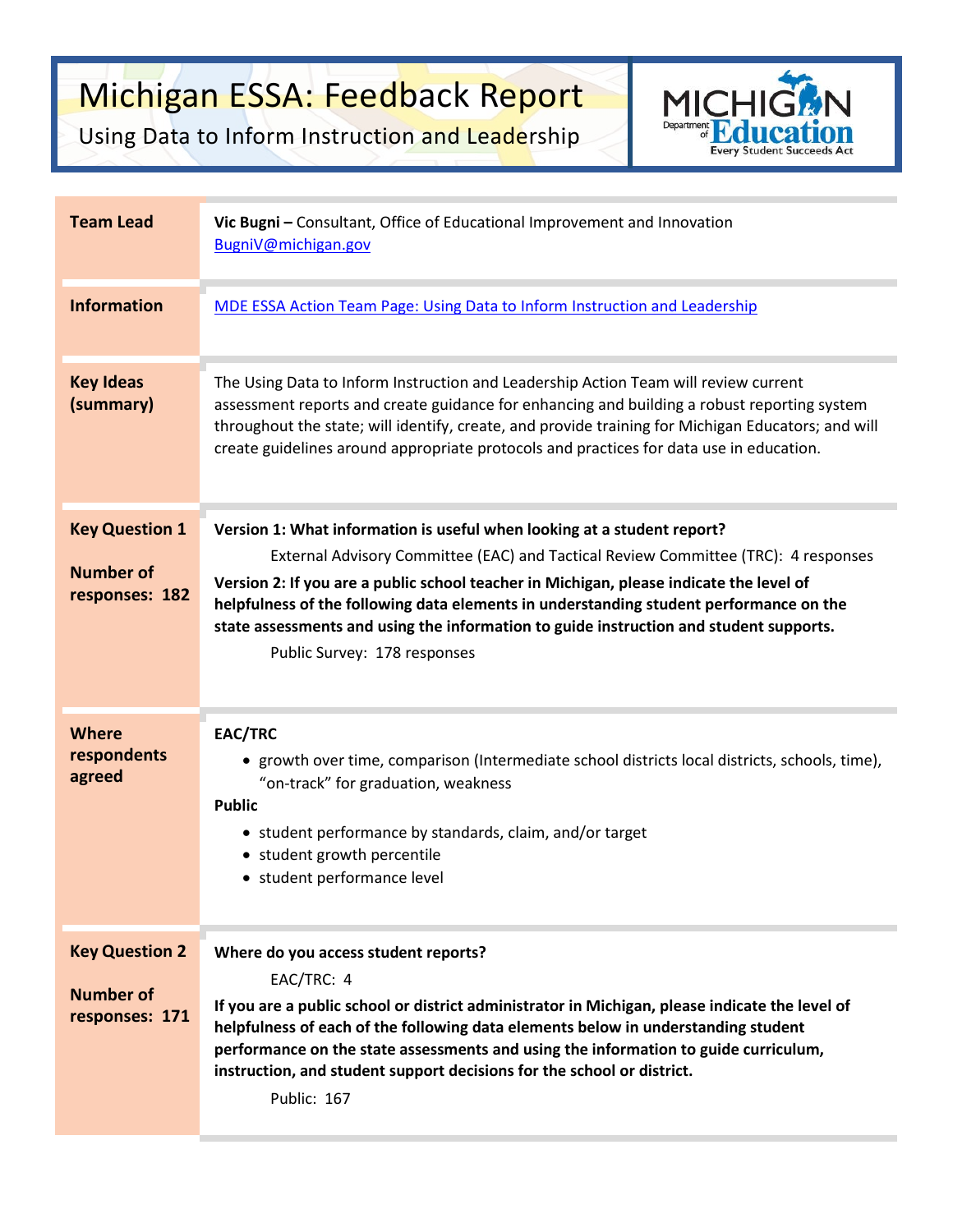| <b>Where</b><br>respondents<br>agreed                       | EAC/TRC:<br>• Student Information System (SIS), local school district website, MiSchoolData.org, MDE<br><b>Secure Site</b><br>Public:<br>• student performance by content standard, claim, and/or target<br>• student growth percentile<br>• student performance level                                                                                                                                        |
|-------------------------------------------------------------|---------------------------------------------------------------------------------------------------------------------------------------------------------------------------------------------------------------------------------------------------------------------------------------------------------------------------------------------------------------------------------------------------------------|
| <b>Key Question 3</b><br><b>Number of</b>                   | What training is needed to understand data and reports?<br>EAC/TRC: 4                                                                                                                                                                                                                                                                                                                                         |
| responses: 137                                              | What specific information should the MDE consider when developing student, parent,<br>school, and district reports of student performance on assessments?<br>Public: 133                                                                                                                                                                                                                                      |
| <b>Where</b><br>respondents<br>agreed                       | EAC/TRC:<br>• proficiency vs. growth<br>• assessment tool(s) and statistics<br>• group size (n-size)<br><b>Public:</b><br>• progress/growth<br>• comparison (state, national, district assessments, subgroup)<br>• subgroup data, student strength/weakness<br>• alternative data (foundation allowance)<br>• attendance<br>• programming<br>• economical<br>• released items                                 |
| <b>Key Question 4</b><br><b>Number of</b><br>responses: 208 | In what format should this training be delivered?<br>EAC/TRC: 4<br>Information and data about student achievement, school and district performance, student<br>attendance rates, and other information is provided to educational stakeholders in many<br>ways by different sources. When you are looking for information on a school or district,<br>where do you access data or information?<br>Public: 204 |
| <b>Where</b><br>respondents<br>agreed                       | <b>EAC/TRC:</b><br>$\bullet$ local<br>• continued<br>• varied<br><b>Public:</b><br>• state (state-wide website) (70.1%)<br>• schools (newsletters, teacher/principal reports, online systems) (59.8%)<br>• district (board, superintendent) (47 %)<br>• media (40.2%)<br>• qualitative: social media, realtors, third-party (greatschools.org), word-of-mouth                                                 |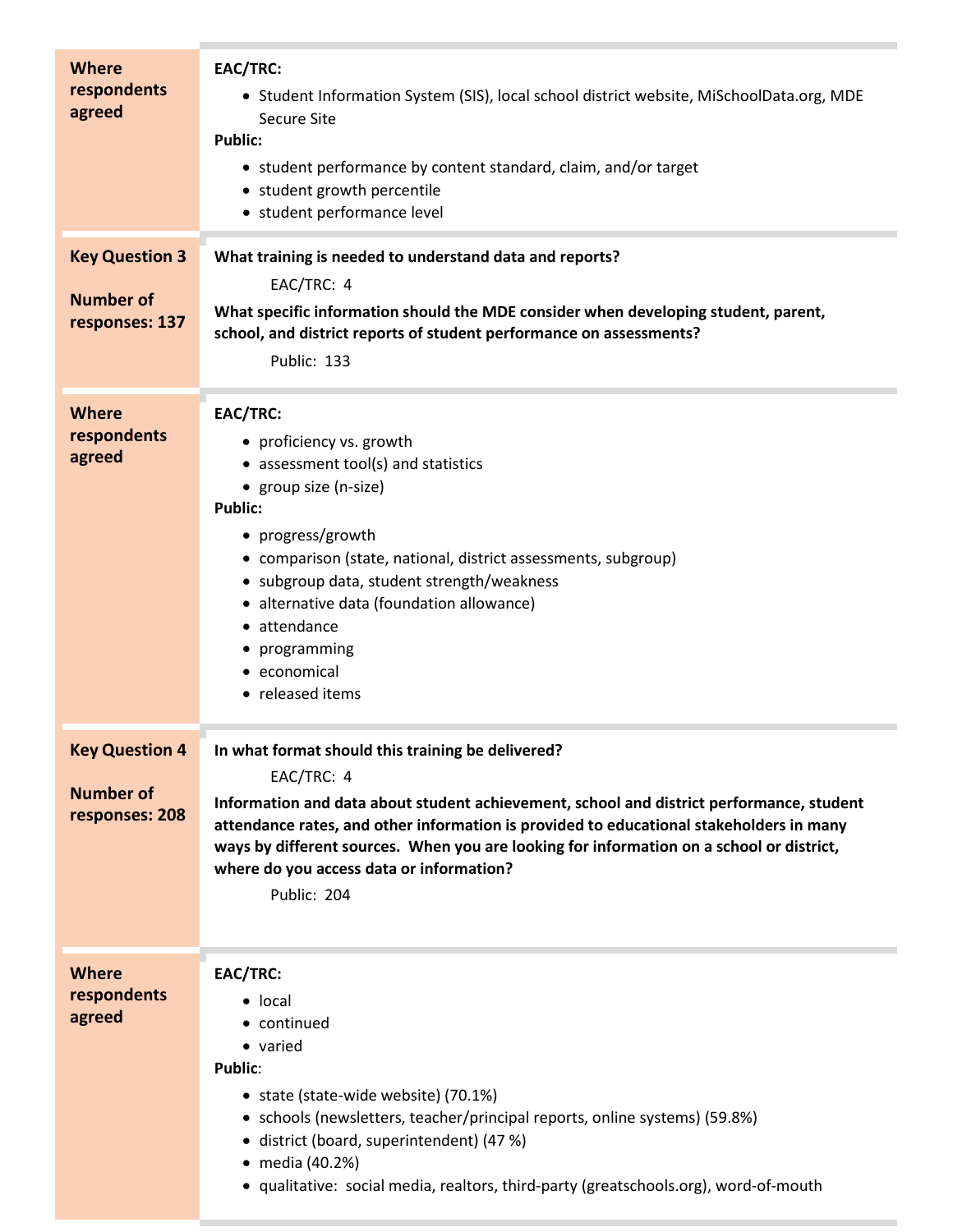| <b>Key Question 5</b><br><b>Number of</b><br>responses: 214 | Who should receive training on data use for instruction and leadership?<br>EAC/TRC: 5<br>In collaboration with educational organizations, regional, and district personnel, and other<br>stakeholders, the MDE can provide training and assistance in understanding student reports<br>and data. What topics should this training cover, in order to best support schools, districts,<br>and communities in understanding and using student reports and data?<br>Public: 209 |
|-------------------------------------------------------------|------------------------------------------------------------------------------------------------------------------------------------------------------------------------------------------------------------------------------------------------------------------------------------------------------------------------------------------------------------------------------------------------------------------------------------------------------------------------------|
| <b>Where</b><br>respondents<br>agreed                       | EAC/TRC:<br>• school leaders<br>• teachers<br>• support staff (counselors, media specialists, coaches)<br>• community members<br><b>Public:</b><br>• using data to inform instructional practices, curriculum and student support (73.68%)<br>• understanding different data reports (60.77%)<br>· data literacy (60.29%)<br>• qualitative: data literacy (digital literacy), assessment literacy (formative and classroom<br>included)                                      |
| <b>Key Question 6</b><br><b>Number of</b><br>responses: 70  | Please share examples of districts/programs that have been successful in using data to<br>inform decision-making<br>EAC/TRC: 5<br>What other information would you find useful for training around student, school, and                                                                                                                                                                                                                                                      |
|                                                             | district data and information?<br>Public: 65                                                                                                                                                                                                                                                                                                                                                                                                                                 |